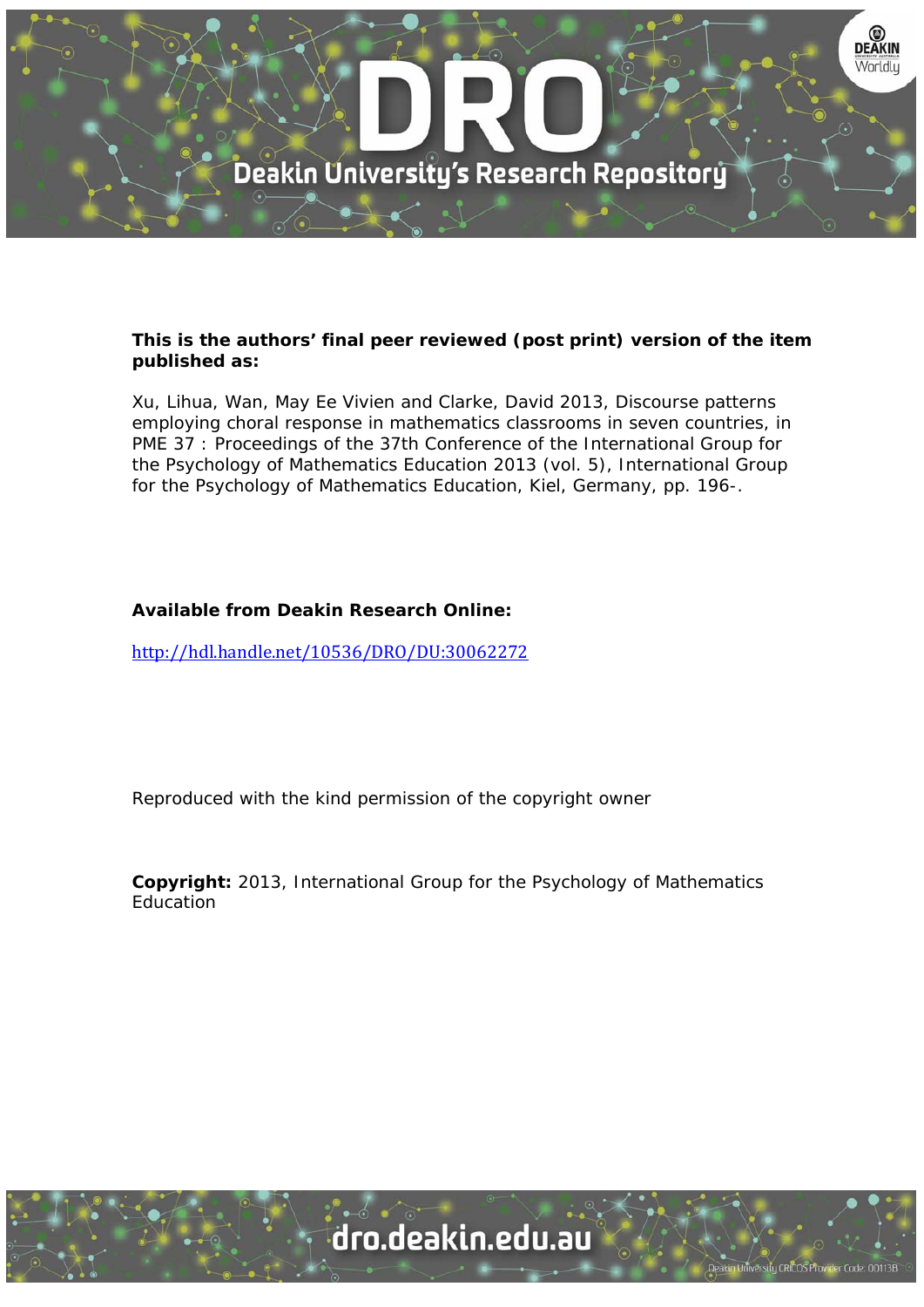# **DISCOURSE PATTERNS EMPLOYING CHORAL RESPONSE IN MATHEMATICS CLASSROOMS IN SEVEN COUNTRIES**

Lihua Xu, May Ee Vivien Wan, and David Clarke International Centre for Classroom Research University of Melbourne, Australia

*Classroom discourse patterns provide insight into the pedagogical conventions and educational values of different cultures. Other research has classified the use of choral response as an instructional strategy in mathematics classrooms (Clarke, Xu & Wan, 2013). This analysis focused on discourse patterns that included choral response as a key element. Classroom discourse employing choral response is best thought of as monologic rather than dialogic and has limited capacity to cater for student differences or to foster student creativity. However, structural similarities to the IRF pattern are misleading. Discourse patterns involving choral response can constitute sophisticated practice for both students and the teacher. Research must inform the optimisation of the use of choral response in mathematics classrooms.*

# **INTRODUCTION**

Choral Response refers to a classroom event in which all students in a group respond orally in unison to a question or statement presented by the teacher (Heward & Wood, 2009, p.158). Choral response has been widely reported as a teaching technique in foreign language classes and as a method of maximising student participation in programs employing direct instructional approaches to teach language, reading, mathematics, and spelling (Carnine, Silbert, Kame'enui, Tarver, & Jongjohann, 2006; Przychodzin, Marchand-Martella, Martella, & Azim, 2004).

In their study of Korean primary schools, Grow-Maienz, Hahn and Joo (2001) documented sequences of highly organized and systematic patterns of instruction dominated by leading questions by the teacher and followed by short student answers, often in choral response. Their analysis demonstrated coherence in lesson development and a high degree of student involvement in instruction. They identified a pattern that can be described as teacher question/student answer/choral evaluation of the student answer. Other research suggested that secondary Korean students had limited opportunities for spoken participation in classroom discourse (Clarke, Xu and Wan, 2010). Discourse patterns, such as the one identified by Grow-Maienz, Hahn and Joo (2001), represent a culturally-specific solution to the question of how and in what form students might be initiated into technical discourse in classroom settings.

In another study, Wang (2010) examined two sixth-grade mathematics classrooms in China. He distinguished two functions of choral response: a regulative function and an instructional function, drawing on the work of Bernstein (1986). Four variations of choral response were identified: co-reading, co-narrating, simple answering, and tag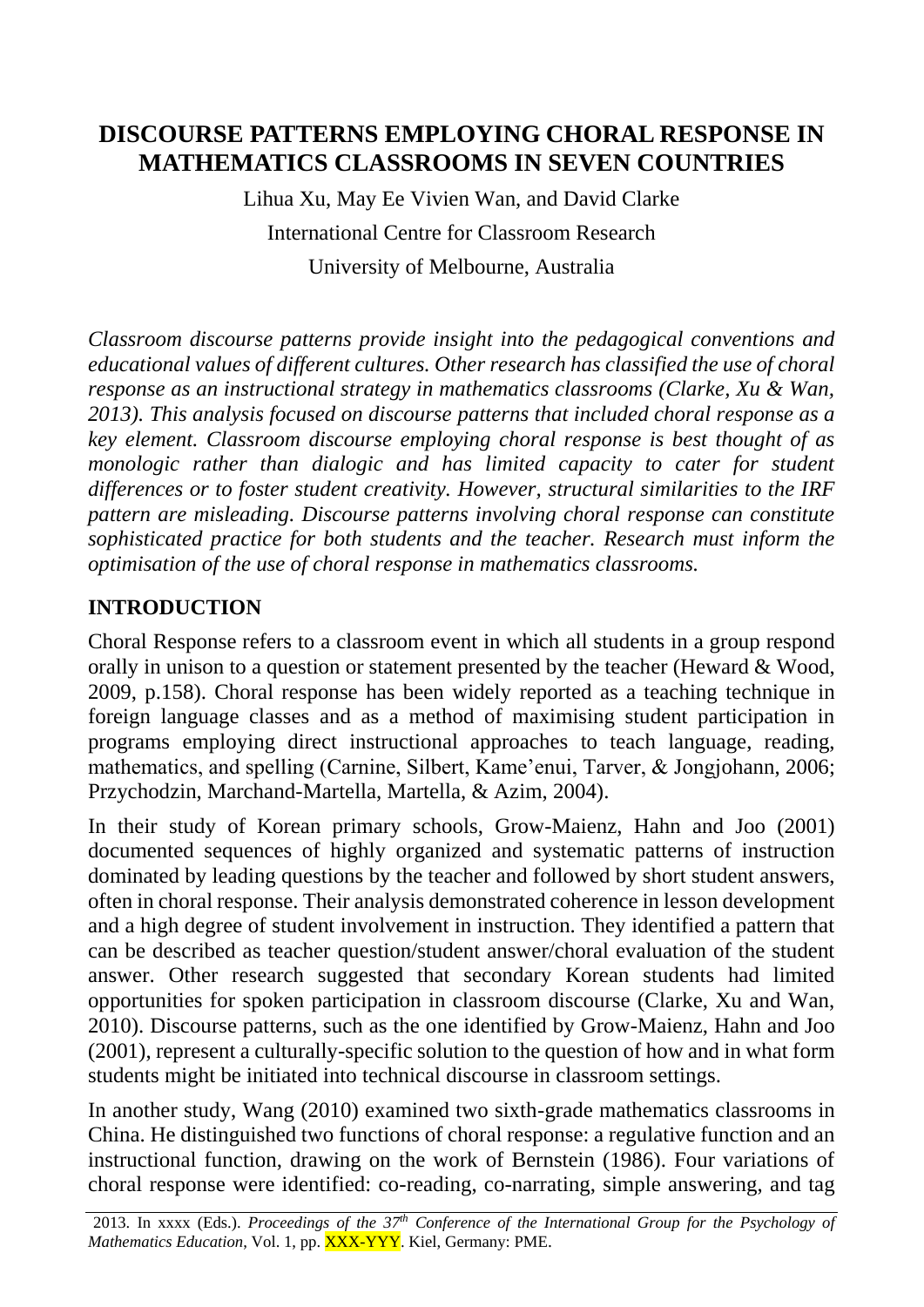answering (answering "tag questions" to which the response is ritualized rather than informative, serving purposes such as re-focusing student attention). Wang concluded that a high level of teacher authority is crucial to the use of highly formal choral response.

In a companion paper (Clarke, Xu & Wan, 2013), we classified the use of choral response as an instructional strategy in mathematics classrooms. That paper reported the diversity of forms of choral response and the occurrence of seven types of choral response in the mathematics classrooms analysed: Yes/No (Select Choice); Numerical; Mathematical Symbolic Expressions; Mathematical Terms; Mathematical Procedures; Mathematical Propositions; and Non-mathematical Responses. Insight into classroom practice and learning is likely to come from the investigation of how choral response is employed within discourse patterns in mathematics classrooms. This paper reports discourse patterns with choral response as an integral component.

# **METHODOLOGY**

This paper reports the fine-grained analysis of a subset of 22 lessons selected from 110 lessons from 22 classrooms in Australia (Melbourne), China (Hong Kong and Shanghai), Germany (Berlin), Japan (Tokyo), Korea (Seoul), Singapore, and the USA (San Diego). The lessons were taken from the data corpus collected for the Learner's Perspective Study (LPS). Details of the project methodology are available elsewhere (eg Clarke, 2006). It is important to note that three video cameras were used (teacher camera, student camera and whole class camera) and each provided an audio record from which classroom speech could be analysed. We distinguished three types of public utterances: teacher utterance, choral utterance, and (individual) student utterance. Public utterances were defined as those that occurred in whole-class discussion or during teacher-student interaction. From the 110 lessons examined, we selected one lesson that had the highest number of choral responses from each classroom. Since our goal was the identification of discourse patterns, the analysis attended to the occurrence of types of choral response, their function in the classroom discourse, and their connection with the utterances following and preceding them. By focusing our attention on the lesson from each classroom that contained the highest number of choral responses we maximized the possibility of finding a range of classroom discourse patterns that included choral responses. It must be noted that choral response is a form of public spoken interaction, and this analysis did not include the student-student interactions so common in some classrooms. In fact, choral response was least frequent in classrooms where such student-student interactions were most common (Clarke, Xu & Wan, 2013). Our interest in this paper is in the location of choral response within identifiable patterns of discursive practice in the various classrooms.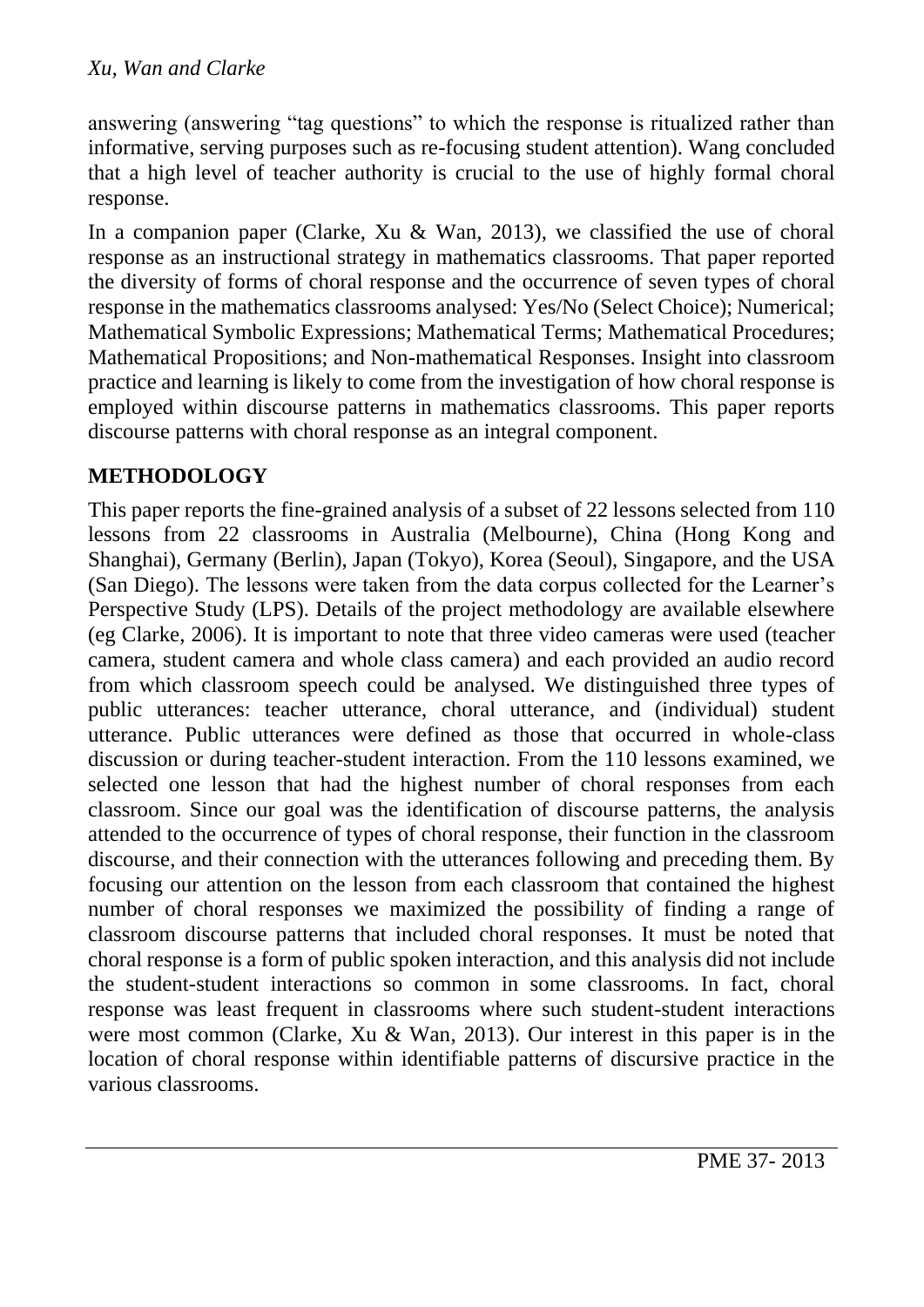# **DISCOURSE PATTERNS OF CHORAL RESPONSE**

We identified two discourse patterns associated with the use of choral response. The first one featured a teacher question, a choral answer, followed by teacher feedback/evaluation/follow-up (TQ/CA/TF). In the second discourse pattern, an individual student was asked to respond to a teacher question, and a choral evaluation by the class of that student's response was requested by the teacher (TQ/SA/CE). Both discourse patterns echo the IRF structure (teacher initiation, student response, teacher feedback/follow-up) identified by Mehan (1997), but these two discourse patterns are based on different authority structures in the classroom and have different affordances for student participation in mathematics classroom discourse.

# **Teacher Question/Choral Answer/Teacher Evaluation (TQ/CA/TF)**

This particular discourse pattern was the most frequent in the classrooms studied. The choral responses could take any of the forms identified by Clarke, Xu and Wan (2013). Three variations of this pattern were identified in the lessons analysed. These were labelled according to the pedagogical nature of the activity and consisted of choral reading, providing feedback after students' choral response and co-narrating.

## *Choral Reading*

Choral reading was found in lessons from HK1 and SH1. In this form, the whole class is expected to respond by reading the material in unison. It is usually initiated by an explicit request from the teacher. Since nothing would normally go wrong with the reading of available information, choral reading is usually accompanied by a brief teacher acknowledgement. Below is one example from the Hong Kong classroom.

#### Example 1: HK1-L03 (00:21:10:30)

Choral reading of a procedure from a handout and applying it to a problem

| T:     | [T holding a sheet] Please read the first sentence.           | <b>TQ</b> |
|--------|---------------------------------------------------------------|-----------|
| Ss:    | Every term has a common factor.                               | CA        |
| T:     | Okay. Is there any common factor? Is there any common factor? | TF        |
|        | What is it? What is it?                                       | <b>TQ</b> |
| S:     | x minus y.                                                    | <b>SA</b> |
| T:     | The second sentence. What? Louder. One, two, three.           | <b>TQ</b> |
| $Ss$ : | Take out the highest common factor.                           | CA        |
| T:     | Good. Take it out. [T writing on the blackboard]              | TF        |
| T:     | The third sentence.                                           | <b>TQ</b> |
| $Ss$ : | Divide the polynomial by the HCF.                             | CA        |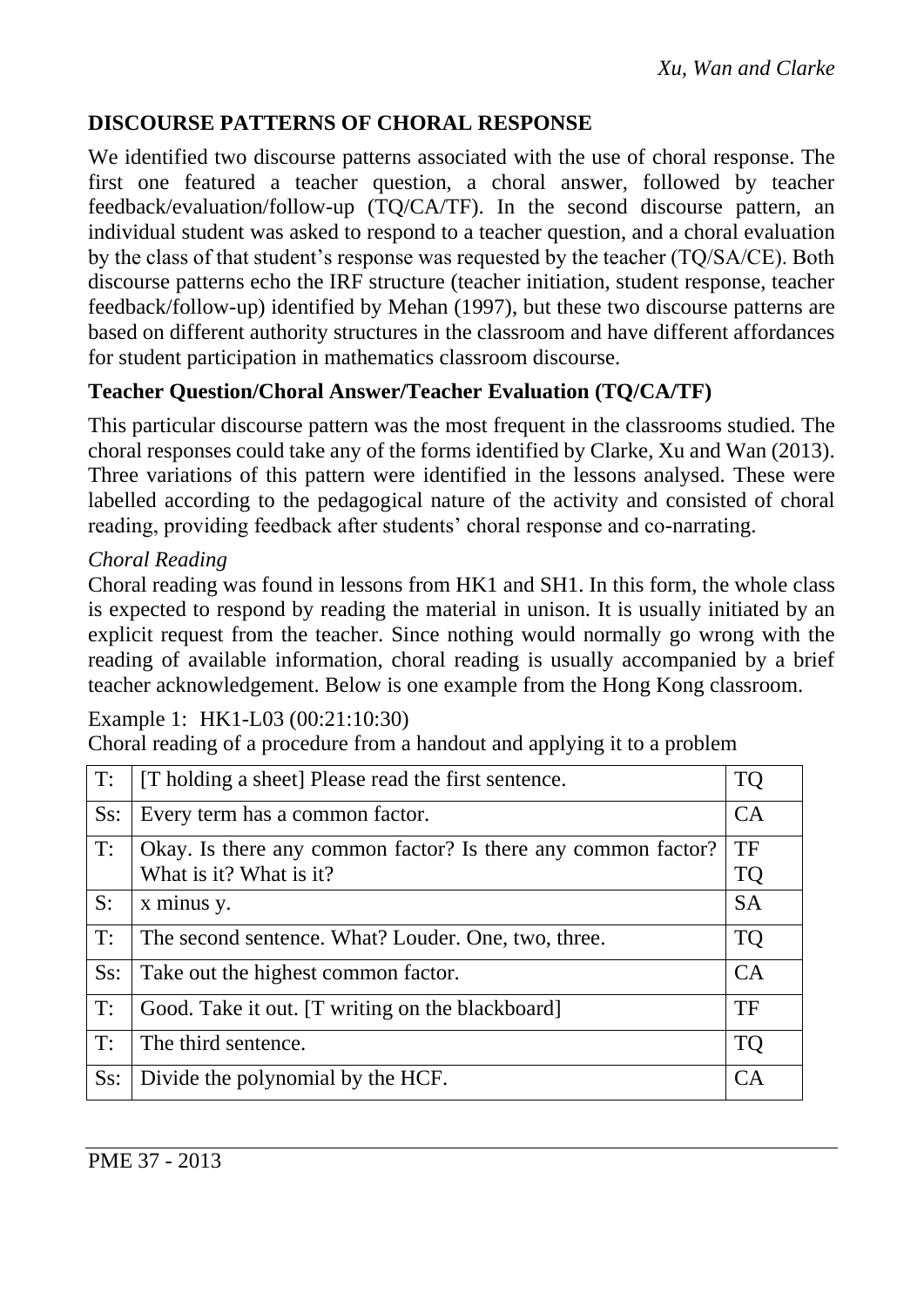| $T$ : Is it like division? Divide them as if you're doing division. What's $T$ F |  |
|----------------------------------------------------------------------------------|--|
| left if these are taken out? What's it? //What's left if these two are           |  |
| taken out? It's like dividing a polynomial.                                      |  |

While choral reading can serve the organisational purpose of keeping the students on task, it also helps to highlight important information. Successful choral reading depends heavily on the authority of the teacher, since the students are expected to deliver exactly what the teacher expects. It is not surprising that this form of choral response was only found in classrooms where the teacher's authority was highly respected.

# *The teacher gives explicit feedback on the students' choral response*

The second variation of this discourse pattern featured explicit teacher feedback in response to the choral response. This feedback was typically a succinct restatement/affirmation or commendation, as in this Japanese example.

### Example 2: JP1-L03 (00:24:21:12)

Identifying the values of *a* and *b* for linear equations in the form,  $y = ax + b$ . The linear equations,  $y = 2x + 2$ ,  $y = x$ , and  $y = 4x$  are considered in this example.

| T              | Zero. Uh-huh. Plus zero. So what is A here? | <b>TQ</b> |
|----------------|---------------------------------------------|-----------|
| <b>Ss</b>      | Two.                                        | CA        |
| T              | Two. What about B?                          | TF TQ     |
| <b>Ss</b>      | Two.                                        | CA        |
| T              | What about this? A?                         | <b>TQ</b> |
| S <sub>S</sub> | One.                                        | CA        |
| T              | One. What about B?                          | TF TQ     |
| S <sub>S</sub> | Zero.                                       | CA        |
| T              | Okay, what about this?                      | TF TQ     |
| <b>Ss</b>      | Four.                                       | CA        |
| T              | Four. What about B?                         | TF TQ     |
| S <sub>S</sub> | Zero.                                       | CA        |
| T              | And, these are called linear function.      | TF        |

The questions for choral response are typically simple and straightforward compared with those questions intended for individual students. It is therefore less likely that the class would give an unintended answer. The teacher's feedback consists mostly of repeating what was said by the class or by a brief affirmation such as "okay" and "very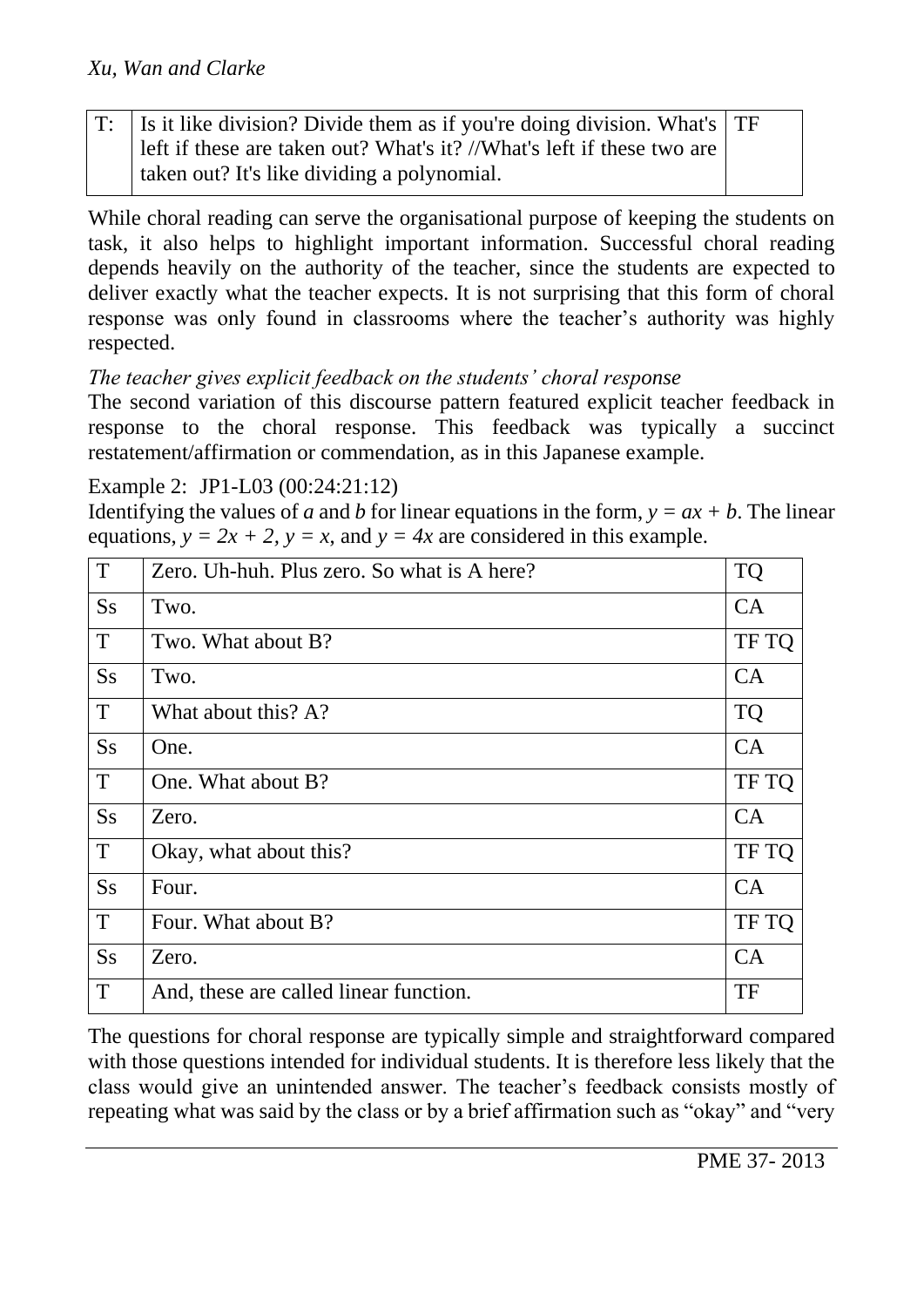good." As such, the classroom discourse associated with choral response is highly scripted and students are expected to say exactly what the teacher had in mind. Diverting from the teacher's agenda could violate the principles of participation in the classroom and therefore would be considered to be undesirable.

### *Co-narrating*

The third variation of the TQ/CA/TF pattern was labelled as "co-narrating" by Wang (2010). By voicing the answer together with the students, the teacher provides simultaneous feedback to the whole class. Similar to the primary classrooms observed by Wang, when using this variation, the teacher usually increased the pitch of his voice on the last word to prompt the class to respond in unison. Below is an example from a Shanghai classroom.

#### Example 3: SH2-L02 (00:04:00:14)

The teacher was discussing with the class the common characteristics of linear equations in two unknowns.

| $\mathsf{T}$   | Among the solutions, that is about solutions, so I don't have to<br>ask you what does a solution mean. For now I am asking about the<br>meaning of solution of linear equation in two unknowns, right?<br>Sit down, okay, this one. |    |
|----------------|-------------------------------------------------------------------------------------------------------------------------------------------------------------------------------------------------------------------------------------|----|
| Carry          | That can make the two sides of the linear equation in two<br>unknowns equal to each other.                                                                                                                                          |    |
| $\mathbf T$    | A pair                                                                                                                                                                                                                              |    |
| Carry          | A pair of values                                                                                                                                                                                                                    |    |
| T              | A pair of what [rising inflection], //values of unknowns                                                                                                                                                                            | TQ |
| S <sub>S</sub> | //Values of unknowns.                                                                                                                                                                                                               | CA |
| $\mathbf T$    | Good! Very good, what did she say as suits or satisfies the linear<br>equation in two unknowns? A pair of values of the unknowns,<br>that is called a solution of the linear equation.                                              | TF |

In Example 3, the individual student is guided to frame a satisfactory response that the teacher completes in unison with the class. The teacher invited choral response as a way to state the mathematically correct response, focus attention on a key concept, and ensure that every student voices the mathematically correct answer.

# **Teacher Question/Student Answer/Choral Evaluation (TQ/SA/CE)**

While in many classrooms the teacher is the only person who evaluates student responses, in the second discourse pattern, the students are given the responsibility to evaluate other students' responses. This choral evaluation was sometimes accompanied by a follow-up from the teacher. This discourse pattern was found in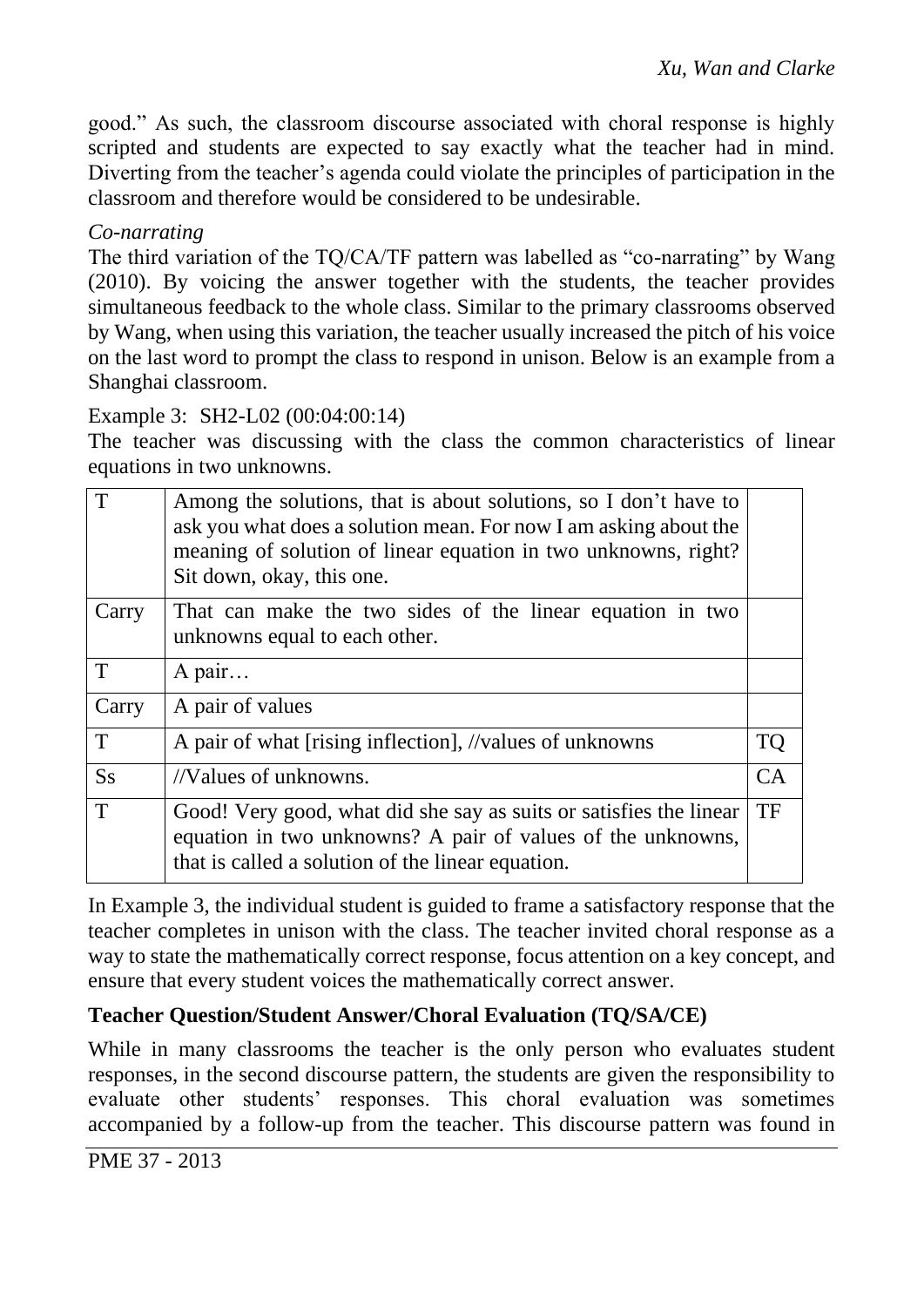#### *Xu, Wan and Clarke*

several of the classrooms analysed [HK1, KR2/3, SG1/2, SH1/2/3, and US1]. Compared with an evaluation provided by the teacher, the choral evaluation of a student's incorrect answer by the student's peers might possibly demoralise the student. This form of choral response was only found where public evaluation of student responses was already established as a common practice. Four variations of this discourse pattern were observed in the classrooms analysed.

#### *Choral evaluation of a student's spoken answer*

In this variation, after a student responds to the teacher's question, the rest of the class are invited to evaluate the student's response. In the cases where the student's answer was obviously correct, the teacher usually gave an acknowledgement and no further explanation would be offered. If the answer given was incorrect or it required multiple steps to obtain the answer, the teacher provided further explanation or asked a series of guiding questions to lead the class to obtain the correct answer. Such discourse patterns typically involved a combination of individual responses and choral responses, and a combination of teacher evaluation and choral evaluation. This way of building upon multiple student contributions was a key characteristic of the Shanghai SH3 classroom. Here, the choral evaluation served two purposes simultaneously. On the one hand, it held students' attention and made sure that everyone was on task. On the other hand, by inviting the class to evaluate their classmates' answers, the teacher involved everyone in the instructional process rather than relying solely on interaction between the teacher and the nominated student.

### *Choral evaluation of student solutions on the board*

The teacher gets a few students to present their solutions to a given problem on the board, and then asks the class to give their evaluations of the solutions presented. One example from a Singapore classroom is presented below.

| T       | Alright, he was counting the number of zeros. Is this answer<br>correct by the way?                                                                                                                                       | <b>TO</b> |
|---------|---------------------------------------------------------------------------------------------------------------------------------------------------------------------------------------------------------------------------|-----------|
| $S_{S}$ | Yes.                                                                                                                                                                                                                      | CE        |
| T       | Now, this method of course you get the right answer. But you<br>realize something when you are writing down the zeros you have<br>to be very careful. You have to take note of how many zeros you<br>write down, correct? | TF        |
| Т       | Now what about this answer, is it right or wrong?                                                                                                                                                                         | TС        |
| $S_{S}$ | Wrong.                                                                                                                                                                                                                    | CF        |

Example 4: SG1-L02 (00:17:18:00)

In the above episode, the teacher gave time for the class to complete the problem individually prior to asking two students to present their solutions on the board. After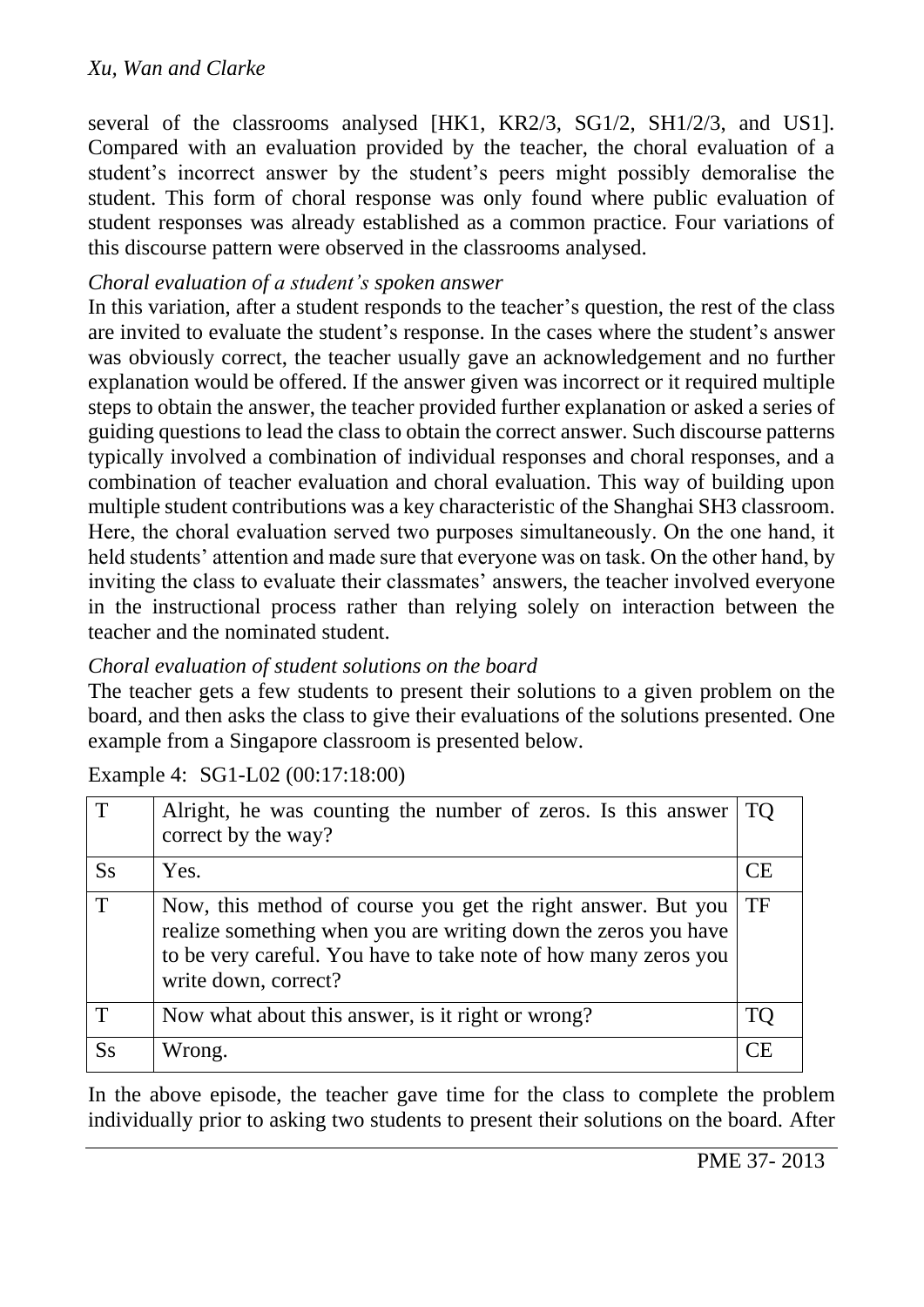both students had written their solutions on the board, the rest of the students were asked to evaluate the final answers. Following this episode, the teacher discussed the incorrect solution with the class. She began by asking them to identify where the mistake was in the solution, and then revisited the fundamental concepts prior to solving the problem, before leading the class through the procedure of solving the problem.

## *Rhetorical Questions*

The teacher asks a rhetorical question suggesting that the class give a choral evaluation of the student's answer, but either gives the evaluation himself or goes on to the next task without waiting for the evaluation to be given. In this variation, the choral response is implicit in the structure of the discourse pattern, but is actually provided by the teacher. This variation occurred most frequently when the answer was obviously correct.

## *Indirect choral evaluation of a student answer*

In this variation, no direct choral evaluation was requested. This variation occurred when the teacher noticed that the student's answer was incorrect/incomplete, and then asked the class leading questions to guide them through the procedures to generate the correct answer. Again, the discourse pattern implies a choral evaluation that does not occur and the teacher proceeds with a guided exploration of a student error that is not explicitly acknowledged.

# **DISCUSSION AND CONCLUSION**

In general, both discourse patterns follow a three-part sequence of initiation, response and follow-up (IRF). However, the two discourse patterns differ in terms of the sophistication of mathematical content, the rules of participation and the level of participation. In the first discourse pattern, TQ/CR/TF, the mathematical content involved is relatively simple and straightforward, mostly requiring recall of fundamental concepts or procedures or simple calculations. The teacher's expectation is that all the students are able to respond to the question posed. This discourse pattern establishes the taken-as-shared status of certain knowledge in the classroom.

In comparison, the mathematical content for the second discourse pattern usually involves an understanding of the fundamental concepts and procedures prior to applying them to mathematical problems. The choral evaluation of student work creates an opportunity for the students to reinforce their understanding of the concepts and also allows them to participate in the teaching process by assessing others' and their own learning.

While choral response is an efficient means to standardise participation, the classroom discourse associated with choral response is actually best thought of as monologic rather than dialogic. In other words, the students are expected to follow the teacher's